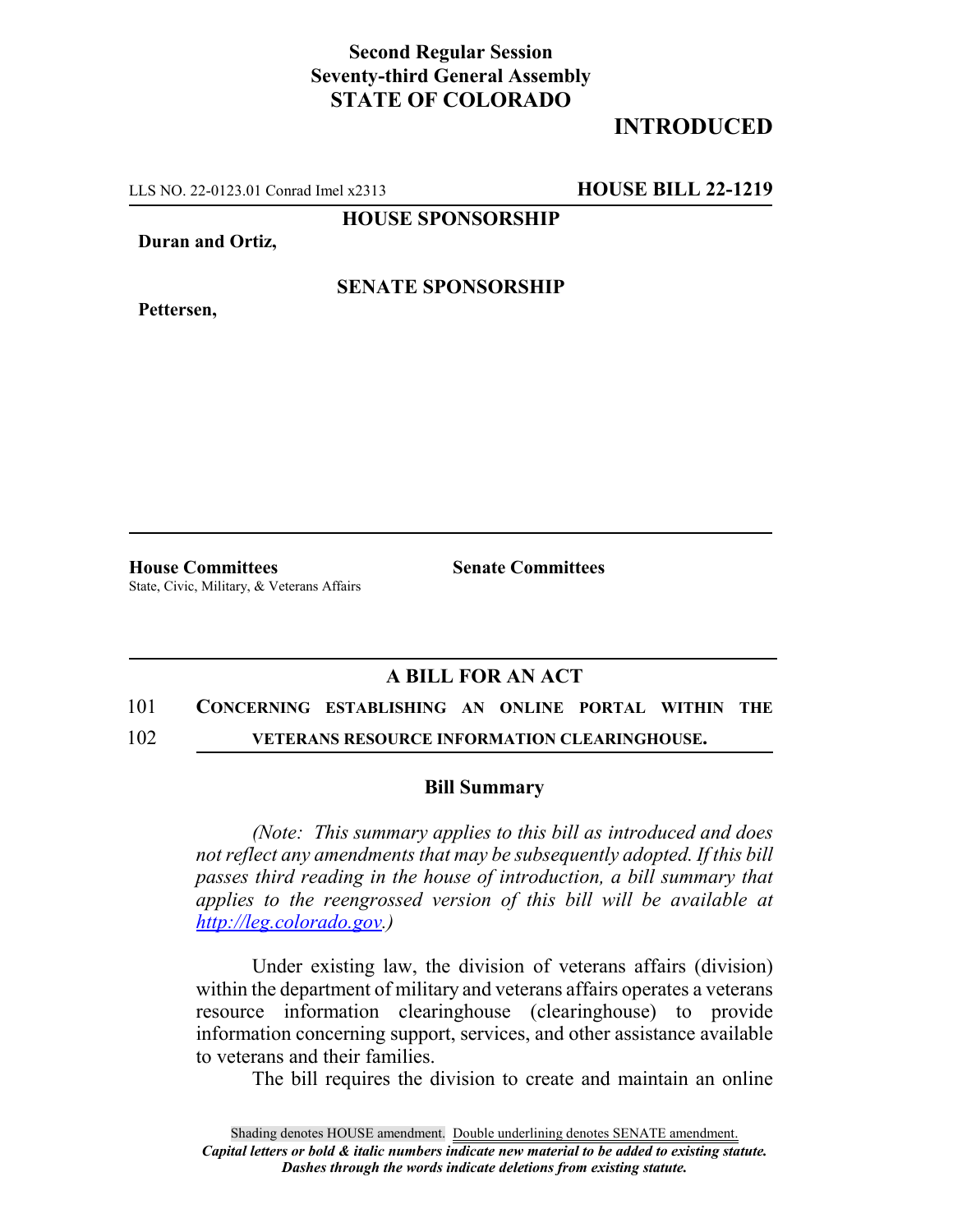portal to assist veterans with accessing information provided through the clearinghouse, allow users to maintain a personalized health record in the portal, and offer secure care coordination and personalized care tools that help veterans be more engaged in their health. The division is permitted to enter into an agreement with a third party to create and maintain the online portal or, if the third party maintains an existing, similar portal, to expand and maintain that existing portal.

| $\mathbf{1}$   | Be it enacted by the General Assembly of the State of Colorado:     |
|----------------|---------------------------------------------------------------------|
| $\overline{2}$ | SECTION 1. In Colorado Revised Statutes, 28-5-711, add (4) as       |
| 3              | follows:                                                            |
| $\overline{4}$ | 28-5-711. Veterans resource information clearinghouse -             |
| 5              | online portal. (4) (a) ON OR BEFORE JANUARY 1, 2023, AND SUBJECT TO |
| 6              | AVAILABLE APPROPRIATIONS, THE DIVISION SHALL CREATE AND MAINTAIN    |
| $\overline{7}$ | AN ONLINE PORTAL TO PROVIDE INFORMATION THROUGH THE VETERANS        |
| 8              | RESOURCE INFORMATION CLEARINGHOUSE IN AN EFFECTIVE MANNER OVER      |
| 9              | THE INTERNET. THE PORTAL MUST:                                      |
| 10             | (I)<br>PROVIDE ACCESS TO INFORMATION ABOUT THE SUPPORTS,            |
| 11             | SERVICES, AND OTHER ASSISTANCE DESCRIBED IN SUBSECTION (1) OF THIS  |
| 12             | SECTION, INCLUDING COMMUNITY-BASED SERVICES, HEALTH SERVICES,       |
| 13             | SUPPORT SERVICES, AND AVAILABLE ASSISTIVE DEVICES;                  |
| 14             | (II) ALLOW USERS TO MAINTAIN A PERSONALIZED HEALTH RECORD           |
| 15             | IN THE PORTAL; AND                                                  |
| 16             | (III) OFFER SECURE CARE COORDINATION AND PERSONALIZED CARE          |
| 17             | TOOLS THAT HELP VETERANS BE MORE ENGAGED IN THEIR HEALTH AND        |
| 18             | WELL-BEING.                                                         |
| 19             | IN ORDER TO ENSURE ACCESS FOR ALL OF COLORADO'S<br>(b)              |
| 20             | VETERANS, THE PORTAL MUST COMPLY WITH ANY APPLICABLE                |
| 21             | REQUIREMENTS OF THE FEDERAL "AMERICANS WITH DISABILITIES ACT OF     |
| 22             | 1990", 42 U.S.C. SEC. 12101 ET SEQ., AS AMENDED, AND THE STATE      |